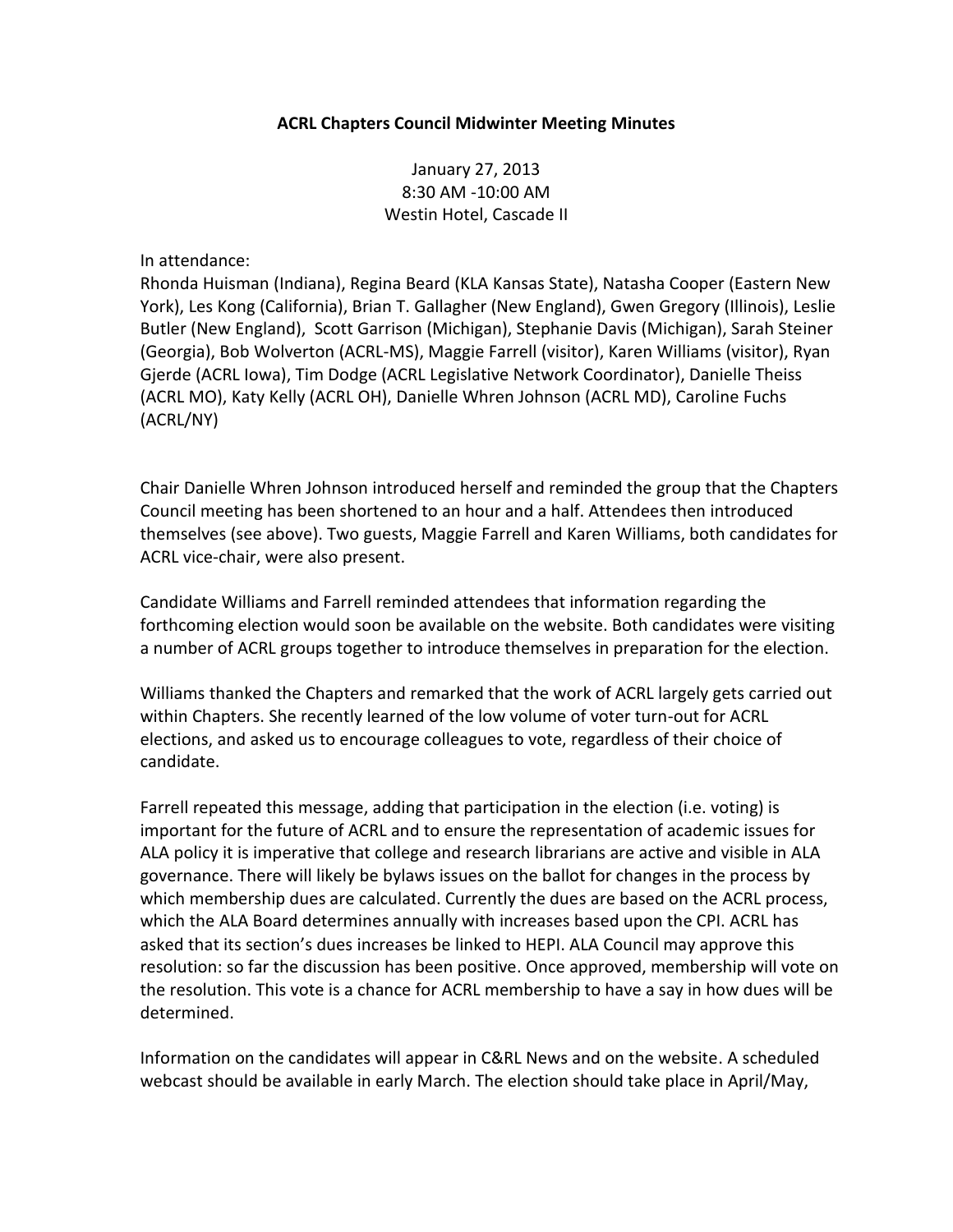and members should encourage their colleagues to vote and share the candidates' contact information.

The minutes from ACRL Chapters Council meeting at ALA Annual 2012 were corrected and approved by the members. The corrected final draft will be posted on ALA Connect.

Les Kong reminded attendees that the Chapters Council Dine-Around would be at Tulio's Ristorante at 6:00 PM. Two reservation spots were still available for anyone interested in attending.

Les also opened the floor for nominations for Vice-Chair/Chair Elect of Chapters Council. Candidates may be nominated by colleagues or may self-nominate. Nominations should be sent to Kong. Duties of the Vice-Chair include organizing the Chapters Council Dine-Around and shadow the Chair; the Chair runs the meetings. Details regarding both positions can be found on the website. Danielle will send out a call for nominations, which would include the positions of Secretary (one-year commitment) and Vice-Chair (three-year commitment). Those nominated and elected must commit to attending both ALA Midwinter and Annual conferences during their term of office.

Timothy Dodge, ACRL Legislative Network Liaison updated the committee on ACRL legislative issues and processes. Attendees were asked to submit the name and contact information for Chapter legislative advocates. Dodge offered a brief explanation of the role of an ACRL Legislative Advocate, and noted that ACRL publishes a legislative agenda annually. This year's legislative agenda may have only 2 or three items, and some are "continuous." Dodge reminded attendees to make their Chapters aware of the program, whose initiative is to get more academic librarians involved in advocacy. The contact person for legislative advocacy is Kara Malefant in the ACRL Central Office. A simple application process is available online. The current program may be discontinued due to apparent lack of interest: there is usually only one librarian legislative advocate per congressional district – but this is not meant to be restrictive.

A discussion ensued as to the differences in the role between ACRL Chapters liaisons and national advocates. The bottom line is that both programs attempt to help get the word out regarding legislative issues that relate to academic libraries. Dodge will try to find out who are the ACRL legislative advocates, and distribute that list to the Chapters Council.

The meeting was then turned over for updates from visiting ACRL Executive Board and staff: Mary Ellen Davis, Steven Bell, and Trevor Dawes.

Bell reported to the Committee on his activities as 2012 President of ACRL, including a continuation of committee appointments for the upcoming year. Bell also talked about a number of task forces that have emerged, including the Cooper HR Task Force with Debbie Mallone as Chair. Cooper had asked ACRL to review the process for job descriptions for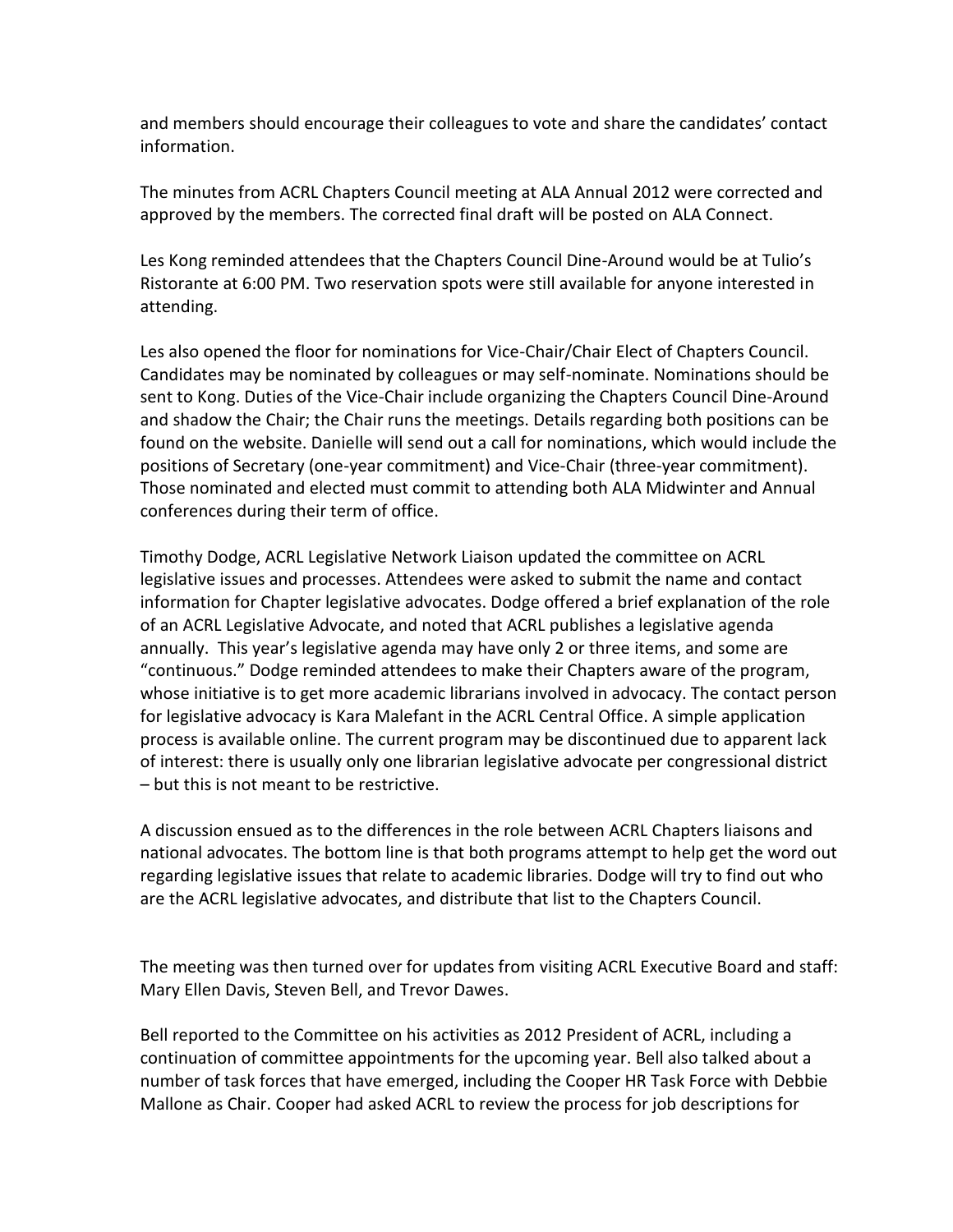academic librarians to make sure they are current. Another is the 75<sup>th</sup> Anniversary Task Force in preparation for 2015, which will likely tie into what happens at the national conference and upcoming ACRL publications. Chapters were encouraged to think about what they could do locally to engage members in this conversation/celebration. Bell sees this as a great opportunity to get members engaged and for publications. The Information Literacy Competency Standards for Higher Education Task Force will be working on revised standards as needed to reflect the needs of  $21<sup>st</sup>$  century learners. This task force will also reach out to external stakeholders such as educational psychologists and centers for teaching and learning.

On another note, the Leadership Council is working on rethinking the ACRLbrand, with a focus on how we can better send the message that we are higher education association for librarians, that the work we do speaks to the higher education enterprise, and so we need to be part of that conversation. We need to develop our identity, with an appropriate tag line.

Bell has made and enjoyed many Chapters visits (Maryland, New Jersey, Ohio, New England, Arkansas, Metro NY, Michigan, Illinois, Alabama, Eastern NY) and is looking forward to the upcoming Kentucky visit which will hold a joint event with SLA. Probably the most fun of these visits is the opportunity to meet members and hear what's on their minds. Some have large groups, others have smaller groups, so it is a challenge to bring them all together. Where are the opportunities for engagement? How are they engaging their members? Some Chapters offer a scholarship(s) to attend events, and Bell applauded that idea.

Bell asked what he could do to help with engaging membership. He understands that some Chapters face a greater challenge than others, particularly those that are associated with a largely rural/suburban population.

Dawes remarked that during the year as vice-president of ACRL, he has the opportunity to learn what will need to be done over the next three years. He thanked Bell and Davis for mentoring him, noting that much of his time has been spent on appointments to ALA-level committees, but that work was nearly wrapped up. The appointments are made based on the ALA volunteer form. February 15 is the closing date to volunteer for an ACRL committee. Already appointed are the members of the 2014 Presidential Program Committee. Dawes talked about the need to teach financial literacy (as a part of literacy), noting that student loan debt has surpassed credit card debt. This committee will aim to try to help students become more financially literate. The 2014 ALA Conference will be in Las Vegas. Dawes looks forward to speaking engagements and Chapter visits.

Urged by a question from attendees, Dawes was asked if ACRL is working with Provosts to incorporate financial literacy on campuses? Dawes said that one of the things being done was money smart week, in which academic libraries partner with other organizations, both on campus and from the business community, to help campus members understand fiscal responsibility. He stressed our roles as educators and partners on campus, but challenged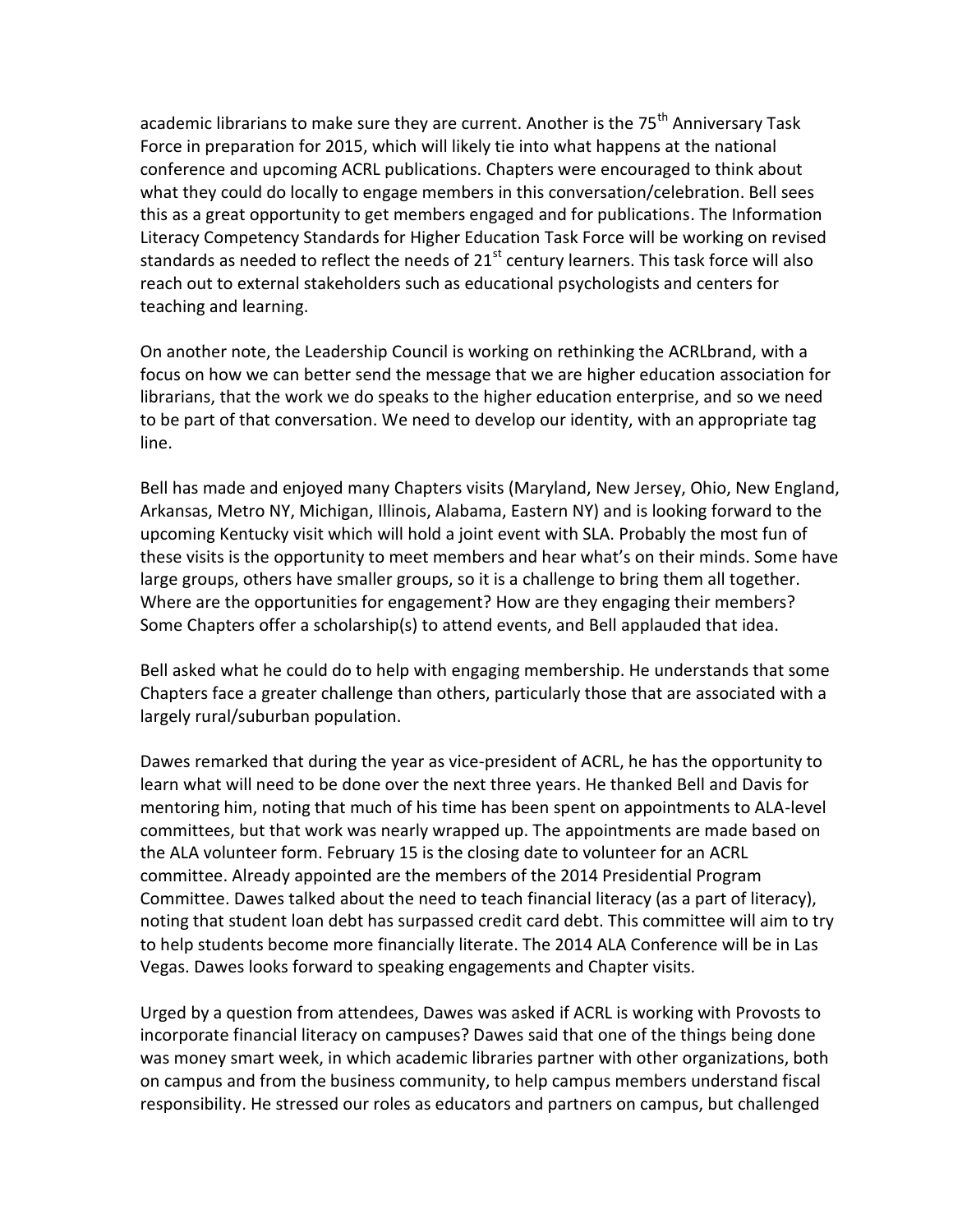us to think about how librarians could bring more to this effort. Money Smart Week will take place on April 20-April 27, 2013, but check the website for more details as they emerge. The Chapters Relations Office will offer webinars for tools on what libraries can use around program-planning on campus. A toolkit is also available.

Davis reported to the Committee as the Executive Director of ACRL. She reminded attendees that the ACRL national conference would be in April 2013 in Indianapolis. Registration for the virtual conference will open on February 25. In regards to the ACRL Chapters resolution: ACRL has moved to offer Chapters two webinars at no cost. ACRL is looking at how we can help one another, and hopes that the webinars will engage Chapters' members. Chapters may charge a small fee as a way to get money to support other initiatives. The webinars are also a good way to promote ACRL national. Davis cautioned about charging too much money since then attendees could just pay for the webinar themselves. The NE Chapter already hosted a webinar from the University of Rhode Island. There were 11 attendees, including library school students. Most of the attendees were from Rhode Island College. It was a good venue to encourage non-members to join ACRL. They plan to offer a second one in April in the Boston area. Those Chapters making use of this program will have access to the archived webinar. If a Chapter wanted to have access to an archive for a webinar that has already taken place and in which they did not participate, that access would count as one of the two free webinars. Please contact Kasey with any questions. Davis suggested that once a Chapter has chosen and participated in a webinar, they might consider repeating the archived version at a conference or pre-conference.

The Maryland Chapter is taking advantage of the March 22 webinar, and is making it free to Chapter members but charging \$10.00 for non-members as an incentive to join the Chapter.

Davis asked if there was any other ways that ACRL could be helpful to the Chapters. She mentioned that Chapters officers can request slides about ACRL membership.

The ACRL Value of Academic Libraries Initiative had received a second grant this fall. Davis encouraged attendees to be aware of the application materials and that the program was competitive. Davis encouraged attendees to see if their institutions might be able to put together a team. The purpose is to bring librarians and non-librarian campus partners together. The core purpose is that academic libraries must align ourselves to our institution's mission and stakeholders, to have them see that libraries contribute to academic success, to the action learning process. There is no cost to those institutions that are chosen to participate. The only costs would be face-to-face costs. To find out more about the Assessment in Action Grant see the ACRL Insider blog or email Kara Malefant or Mary Ann Davis.

Davis was asked if there might be a slightly more formal way to connect chapters to this process to bring it to a regional way? What information could be shared in the Chapters? Davis is open to suggestions or brainstorming. Bell reminded attendees that their region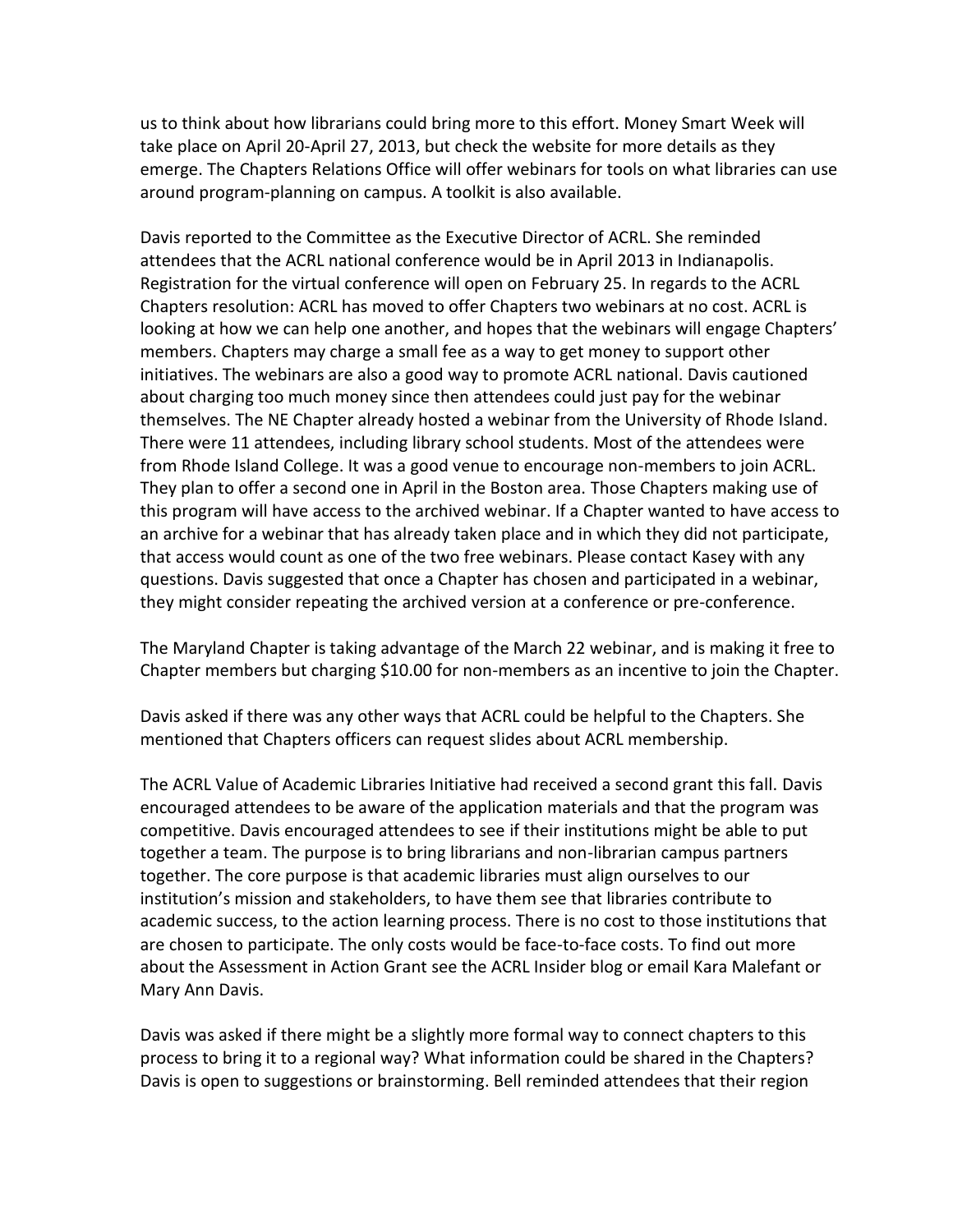may have a participating library, and perhaps they could do a Chapter program to show how they are using what they have learned in the process.

An update on the Value of Academic Libraries Initiative would take place today at 1:00 PM. All were encouraged to attend.

Davis was asked to share/announce about the grant at the library assessment conference, including the teams that have been selected. The information will be posted on ACRL Insider blog, as opposed to the listserv. Chapters should check the blog for calls for appointment, elearning webcasts, and some of the thinking of the ACRL governance.

Bell noted that last year ACRL approved standards of libraries in higher education, which are not the same as the simple standards of 80s, but rather relates to the institution's mission how we demonstrate value. Training is available on standards, including webinars & workshops, and consultations. There is a curriculum that can be customized. Consultants are also available for program assessment review in preparation for accreditation review.

How to strengthen the relationship between ACRL and Chapters through a non-monetary way? – Built into the ACRL budget is up to 10 officer visits (4 more than previous years). The budget should be approved in June, and Davis is not anticipating any push back on this line item.

Bell noted that not all Chapters are aware that ACRL officers can come to a Chapter meeting for free as part of their leadership responsibility. These can be repeated after a four-year cycle.

The Chapters Council was commended on their current project of developing an online orientation for Chapters leadership. A Virtual orientation component can be worked out with Kasey.

Update on Pilot Program of ACRL Webinars – Danielle Whren Johnson gave an updated on the pilot program of ACRL webinars. At the Chapters Council meeting in Anaheim it was noted that when Chapters ask for additional funding from national, we were always turned down. ACRL agreed to consider investing in other ways for ACRL to provide more support, particularly by providing free access to ACRL e-learning for Chapters, with the hope of two per year. These would be freely available to the Chapters from October through October. The webinar must be viewed in a group. The program was never codified or formalized. For the moment, it is a pilot program. ACRL needs to see what the Chapters are getting from the program. A draft of the proposed resolution was distributed for discussion.

A list of available webinars for this program can be found on the ACRL website. Please contact Kasey Kinson to obtain access for your Chapter. The choices are frequently updated, so check the website. If a Chapter choices to run the same webinar twice, it would count as